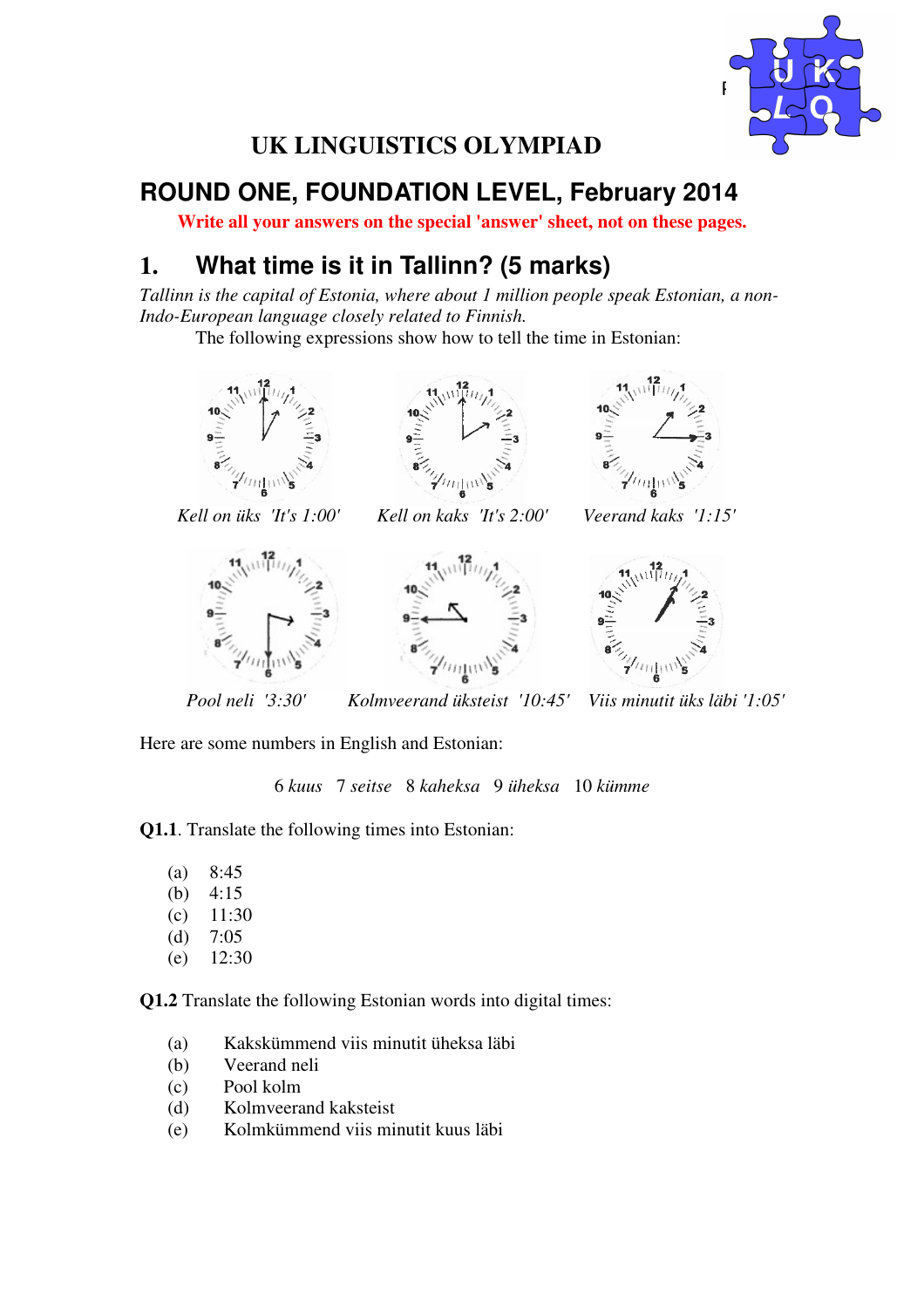### **2. Maori Loanwords (5 marks)**

*The Maori language, or "te reo Maori", is the language of the Maori, the indigenous people of New Zealand. It is one of the official languages of New Zealand, along with English and New Zealand Sign Language*.

 Over several centuries Maori has borrowed many English words. These words are often adapted to better fit the sounds of the Maori language. Below are 20 Maori words that have been adapted from English words, together with pictures of some everyday objects.

Notes:

- A vowel with a line over it is long.
- New Zealand English does not pronounce the 'r' in words like *four*
- One of these words is borrowed from a non-British version of English.

**Q2.1**. Match each word below to the picture that illustrates it.

|     | hāma  |    | māti   |     | raina     | Iб. | tīhi    |
|-----|-------|----|--------|-----|-----------|-----|---------|
| ۷.  | hāpa  |    | paipa  |     | taraka    |     | tūru    |
|     | hū    | 8. | piriti | 13. | terewhono | 18. | wāna    |
|     | hūtu  | 9. | pūnu   | 14. | tiā       | 19. | whurutu |
| J., | iniki |    | pūtu   |     | tiaka     | 20. | wūru    |

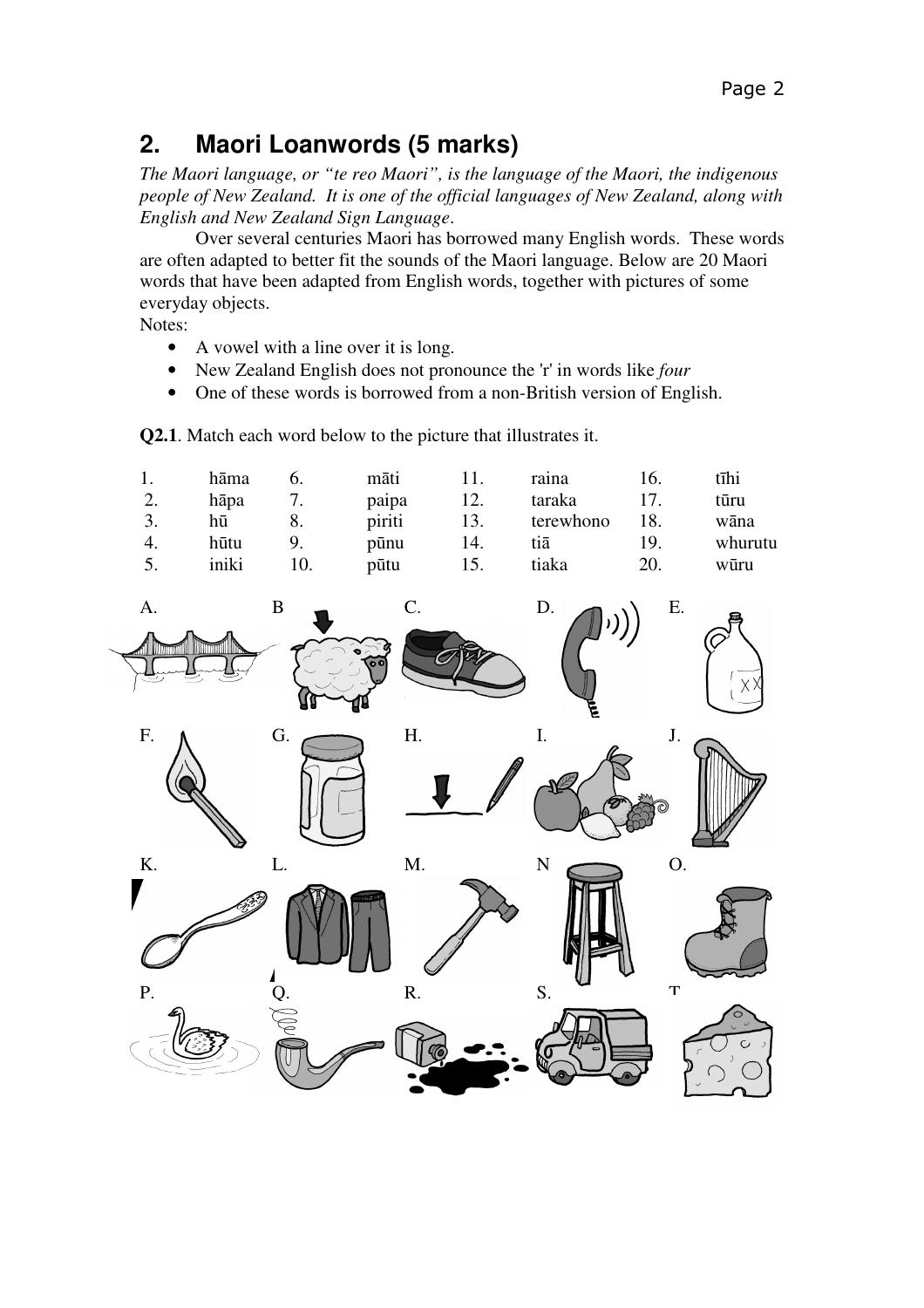**Q2.2**. Many English loanwords in Maori deal with introduced Western professions and government positions. To what English words do the following Maori words correspond?

a. hekeretari b. pirinihehe c. pirihimana d. tiati

**Q2.3**. What countries are these?

a. Iharaira b. Kiupa c. Peina d. Tiamani e. Tiapana

|  |  | <b>Q2.4.</b> For each of these English words, predict what the Maori form would be: |  |  |
|--|--|-------------------------------------------------------------------------------------|--|--|
|  |  | a beef b bull c cart d clock e lease f meat                                         |  |  |
|  |  | g. seal h. street i. time j. watch                                                  |  |  |

#### **3. Mokilese (10 marks)**

*Mokilese is spoken by about 500 people on the atoll of Mokil, in the Pacific state of Micronesia.*

 Each example below contains a number, a noun ('dog', 'pencil', and so on) and one of three different types of 'classifier'. Classifiers are used to classify objects (things, people and so on) according to criteria that the language's speakers consider important (in much the same way that English uses *who* and *what* to distinguish humans from everything else).

| doahk        | 'three dogs'   | doahk       | 'four dogs'    | doahk       | 'five dogs'    |
|--------------|----------------|-------------|----------------|-------------|----------------|
| jilmen       |                | pahmen      |                | limmen      |                |
| pinjel       | 'three         | pinjel      | 'four          | pinjel      | 'five          |
| jilpas       | pencils'       | pahpas      | pencils'       | limpas      | pencils'       |
| peipa jilkij | 'three pieces  | peipa       | 'four pieces   | peipa       | five pieces    |
|              | of paper'      | pahkij      | of paper'      | limkij      | of paper'      |
| suhkoa       | 'three trees'  | suhkoa      | 'four trees'   | suhkoa      | 'five trees'   |
| jilpas       |                | pahpas      |                | limpas      |                |
| woi jilmen   | 'three         | woi.        | 'four turtles' | woi         | 'five turtles' |
|              | turtles'       | pahmen      |                | limmen      |                |
| woal         | 'three men'    | woal        | 'four men'     | woal        | 'five men'     |
| jilmen       |                | pahmen      |                | limmen      |                |
| alek jilpas  | 'three reeds'  | alek pahpas | 'four reeds'   | alek limpas | 'five reeds'   |
| pilawa       | 'three slices  | pilawa      | 'four slices   | pilawa      | 'five slices   |
| jilkij       | of bread'      | pahkij      | of bread'      | limkij      | of bread'      |
| aji jilpas   | 'three         | aji pahpas  | 'four          | aji limpas  | 'five          |
|              | chopsticks'    |             | chopsticks'    |             | chopsticks'    |
| wija jilkij  | 'three blocks  | wija pahkij | 'four blocks   | wija limkij | 'five blocks   |
|              | of land'       |             | of land'       |             | of land'       |
| jeri jilmen  | <i>'three'</i> | jeri pahmen | 'four          | jeri limmen | 'five          |
|              | children'      |             | children'      |             | children'      |

**Q3.1**. First identify the words or word-parts that mean

a. 'three'

b. 'four'

c. 'five'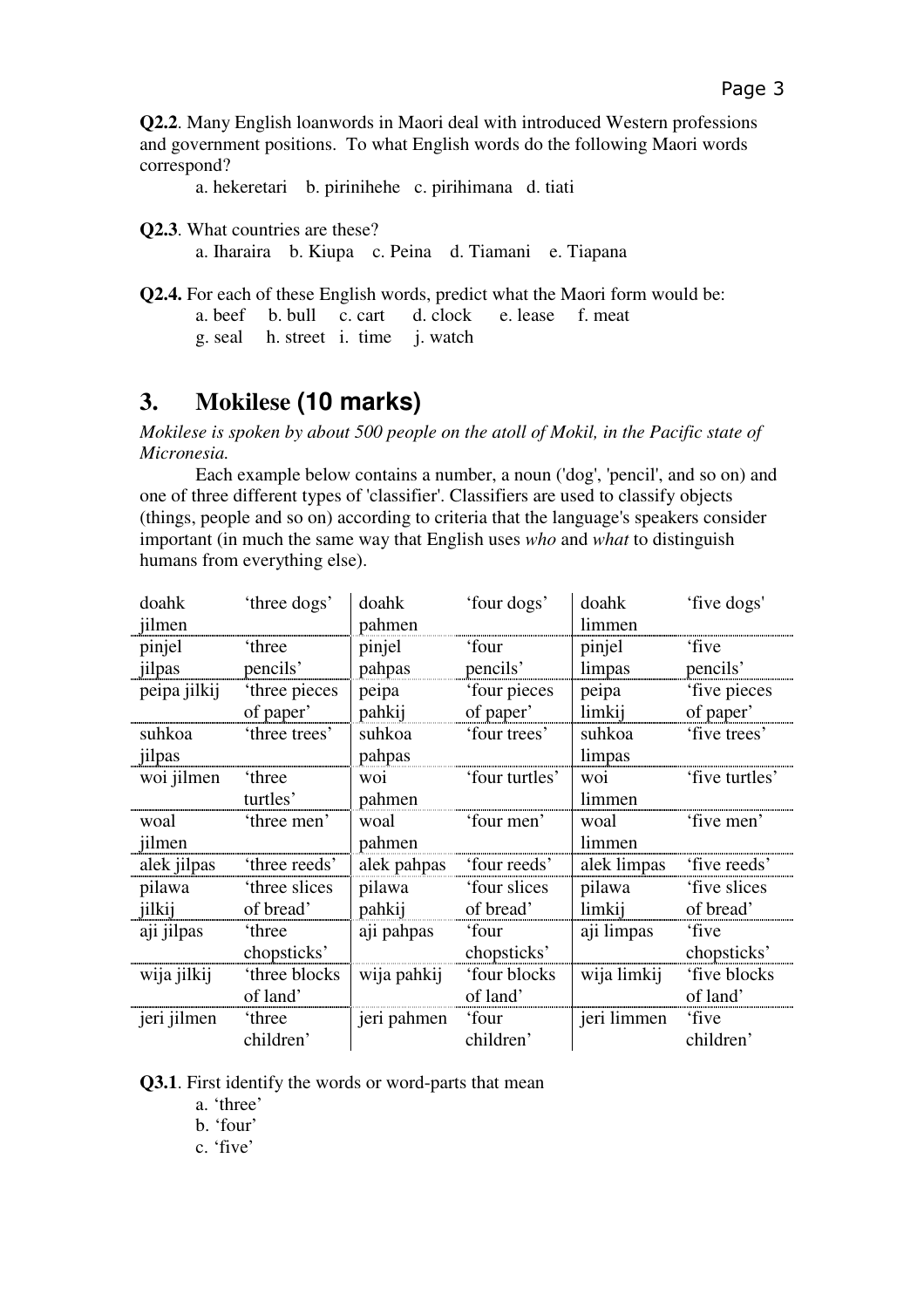**Q3.2**. List (in any order) the three classifiers, and their meanings (i.e. the way in which they classify objects).

**Q3.3**. List the order in which the number, the noun, and the classifier appear in each example. Use the abbreviations 'NUMB' for *number*, 'N' for *noun*, and 'CL' for *classifier*. If any of these is always part of the same word as the next one, write '+' after it.

## **4. Running speech (10 marks)**

*The modern International Phonetic Alphabet (IPA) dates back to 1888, when the International Phonetic Association created a phonetic alphabet designed so that it would apply in the same way to all languages.* 

 The examples in 1-20 below use the IPA to transcribe short (and rather ordinary) utterances in English as they might sometimes be produced in running speech. In these examples the speaker has a Southern Standard British accent, but the accent itself is not relevant to the task.

- 1. [ hiseɡɡʊdiːvnɪŋtuːmi]
- 2. [ aɪwʊɡɡəʊ]
- 3.  $[$  arwod  $\theta$  in ksau  $]$
- 4. [ ɪtwəzəɡʊbmɔːnɪŋtəɡəʊ]
- 5. [ aɪsɔːwʌmbaɪk]
- 6.  $\left[$  aiwodəv $\theta$ o:tsəv
- 7. [ aɪwʊdntel]
- 8. [aIlAvkeIkəmb.red]
- 9. [ aɪkɑːŋkɡəʊ]
- 10.  $\lceil$   $\text{o:}$ lgod $\theta$ inzk $\Lambda$ mtuənend
- 11. [ ɪtwʊɡkʌmtuənend]
- $12.$  [ hihədw $\Delta$ n  $\theta$ oːtə $\Delta$ nli]
- 13. [anotðəbiedin ðəbiebbin]
- 14. [ hisɔːwʌŋkɑːðeə]
- $15.$  [ a $ik$ a $\theta$ *mkwai*]
- $16.$  [  $ðosekənd$   $\text{Iso:} \delta$ əm $\delta$ eə]
- 17. [ aɪkɑːmbaɪkeɪkðeə]
- 18. [ aɪlʌvmɪŋkkeɪkəndekstɪəstɪpŋmɪns]
- 19. [aIlAybuedntaust]
- 20. [ hisɔːðəsekəmbaɪk]

You'll notice the following features of these transcriptions:

- The square brackets indicate that the symbols are part of IPA, not ordinary spellings.
- They don't show boundaries between words.
- They show pronunciation, rather than spelling. For example, the  $[\theta]$  symbol represents the sound at the beginning of the word *thin*, which is written in normal spelling with the letter sequence 'th'.
- IPA symbols may distinguish more sounds than ordinary spelling does. For instance, the three symbols  $[n]$   $[n]$  and  $[n]$  represent three different sounds.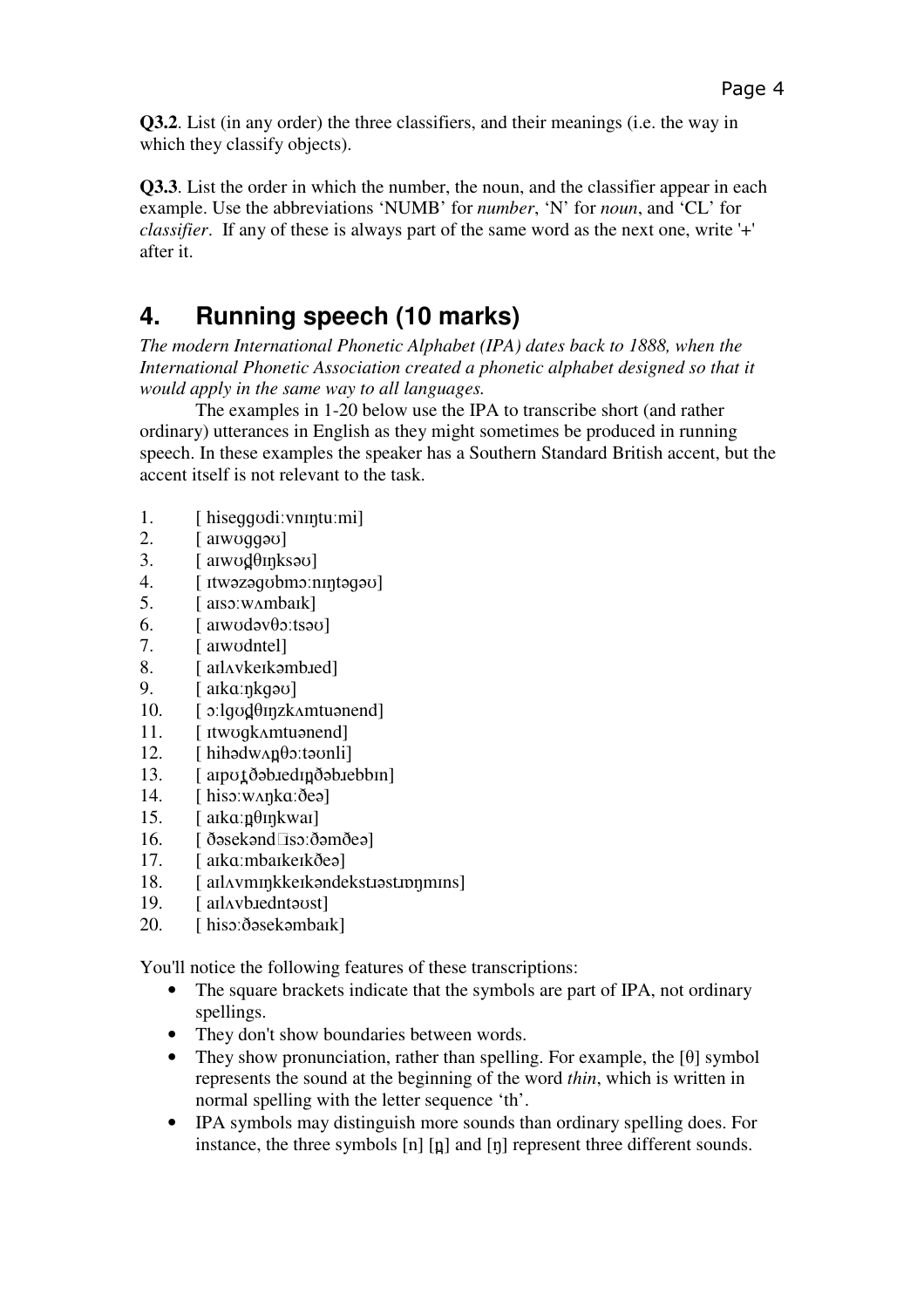The differences may not be very great, however, and you may not be used to thinking of them as different sounds.

 Sometimes the way we pronounce words in running (normal) speech is different from the way we produce them on their own. For example, although the word *good* is normally pronounced [ɡʊd], in utterance 4 it is pronounced [ɡʊb] and in utterance 10 [qvd]. The changes which may happen are not random, but are determined by the nature of the sound and its context.

**Q4.1**. Utterances 6 and 8 include the words *would* and *bread* respectively. Give the transcriptions of these two words as they appear in these two utterances.

**Q4.2**. Find three other examples of *bread* and four other examples of *would*. Give their transcriptions followed by the utterance numbers; for instance, for the word  $[qub]$  in utterance 4, you would write:  $[qub]$  (4)

**Q4.3**. The word *one* is pronounced by this speaker as [wʌn] when said on its own. Find the three examples of this word in the data above and give the transcriptions and utterance numbers as in Q4.2.

**Q4.4**. The following words appear at least twice in the data above:

- a. second
- b. mint (or mints)
- c. can't
- d. and

Find two instances of each of these words and identify them as in Q4.2. For each word, also transcribe the word as it would be said by this speaker on its own.

**Q4.5**. What do you think the following two phrases are? Write them in ordinary spelling.

- a. [ b.iebmb^ta ]
- b. [ aɪwʊɡŋkeə ]